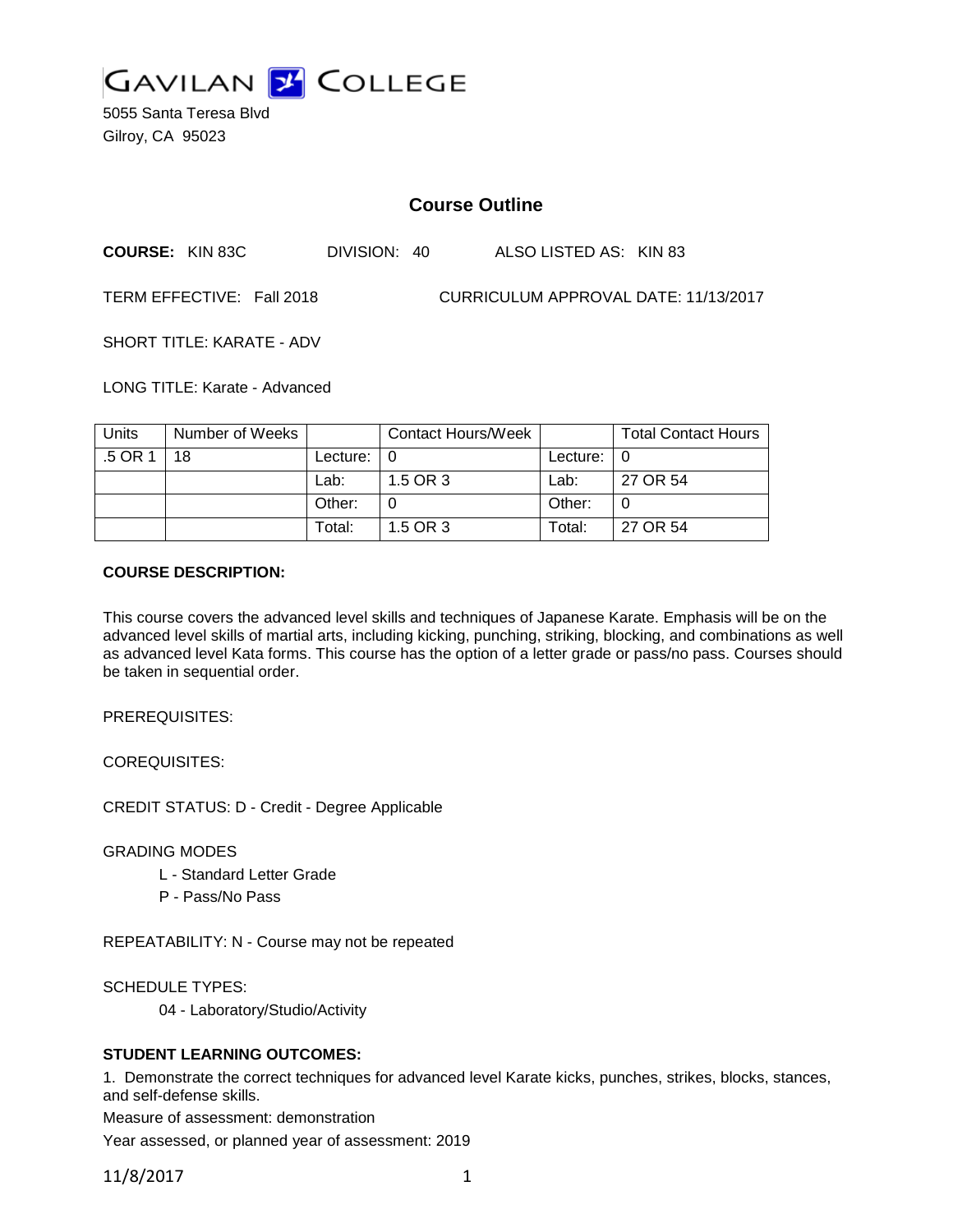Semester: Spring

2. Explain and utilize Karate sportsmanship, and advanced level Kata forms.

Measure of assessment: demonstration, discussion, quiz

Year assessed, or planned year of assessment: 2019

## **CONTENT, STUDENT PERFORMANCE OBJECTIVES, OUT-OF-CLASS ASSIGNMENTS**

Curriculum Approval Date: 11/13/2017

### 9 - 18 Hours

Content: Continue working on physical conditioning including balance, flexibility, muscular strength and muscular endurance, and

body coordination. Review intermediate level Japanese language as it applies to Karate terminology and commands. Review safety skills and Karate etiquette including sportsmanship in competition. Review Karate kicks, punches, blocks, stances, strikes, and self-defense techniques learned at the intermediate level. Introduce the following advanced level Karate skills: kicks (jump flying front, spinning back), punches (triple, hook), strikes (fork, four knuckle), blocks (double knife, open hand parry), stances (ground positioning), and self-defense (grabs, chokes - rear forearm choke and ground chocking techniques).

Student Performance Objectives: Participate in the physical conditioning drills designed to improve balance, flexibility, muscular strength and muscular endurance, and body coordination. Utilize Japanese terminology used in Karate. Discuss the sportsmanship that is used during competition. Demonstrate the following advanced level Karate skills: kicks, punches, strikes, blocks, stances, and self-defense techniques.

#### 6 - 12 Hours

Content: Continue working on breathing techniques, body position, and body alignment. Continue working on advanced level skills and techniques presented in earlier classes and incorporate them in combinations.

Student Performance Objectives: Practice proper breathing techniques. Participate in class workouts demonstrating the advanced level skills and techniques presented, including performing them in combinations.

#### 6 - 12 Hours

Content: Continue working on all advanced level skills and techniques, including practicing the skills that are required for belt rankings. Continue to practice the various aspects of Karate such as: physical techniques, mental discipline, personal self-defense, character development, and spirit and competition. Review intermediate level Kata forms and introduce advanced level Kata forms including: Heian Nidan.

Student Performance Objectives: Discuss the advanced level Kata forms including: Heian Nidan. Participate in class workouts employing the advanced skills presented, including those required for belt rankings.

#### 4.5 - 9 Hours

Content: Physical skills and performance skills tests on advanced level Karate techniques and advanced level Kata forms. Review the physical skills required for belt rankings.

Student Performance Objectives: Demonstrate the physical skills of advanced level Karate. Participate in testing for belt rankings. Analyze and demonstrate the advanced level forms of Kata. 2 Hours

## **METHODS OF INSTRUCTION:**

demonstration, guided practice, discussion, small groups

## **OUT OF CLASS ASSIGNMENTS:**

Required Outside Hours:

Assignment Description: As this is a lab course no Out of Class Assignments are required.

## **METHODS OF EVALUATION:**

Skill demonstrations Percent of total grade: 40.00 % 30% - 60% Demonstration Objective examinations

11/8/2017 2